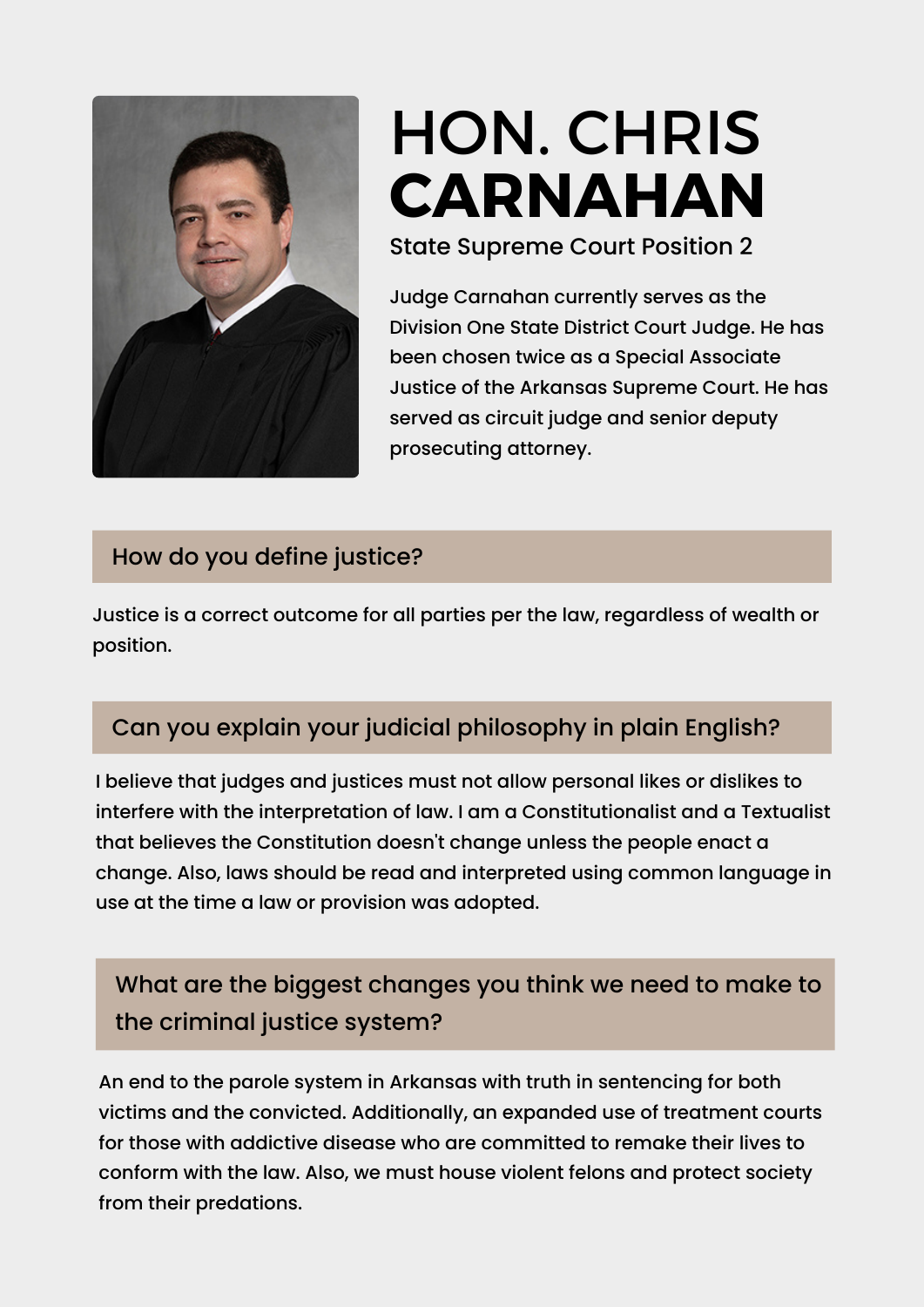#### What role should money/cash bail play in pretrial release?

It should only be used to guarantee an appearance if a defendant is likely to not appear at their next court date. As judge, I routinely release persons accused of minor criminal offenses if I believe, based on their backgkround, their ties to the community, the likelihood of conviction, etc., they will show for court. Liberty is to be preferred, unless serious circumstances prove otherwise.

# To what extent do you believe that a judge should or should not defer to the actions of a legislature?

Generally, unless the legislature violates the constitutional rights of persons or corporations, judges should not substitute their policy preferences for the will of the people's representatives.

Do you believe that policies criminalizing drug use in Arkansas have been effective or ineffective?

It's a mixed bag. But illegal narcotic use is harmful to people, families, businesses, and society. I will leave it to the legislature or the people to decide if a substance should be legal like alcohol or illegal like methamphetamines. Unfortunately, while I was a circuit judge, I saw families destroyed by legal and illegal drug use, especially when used to excess.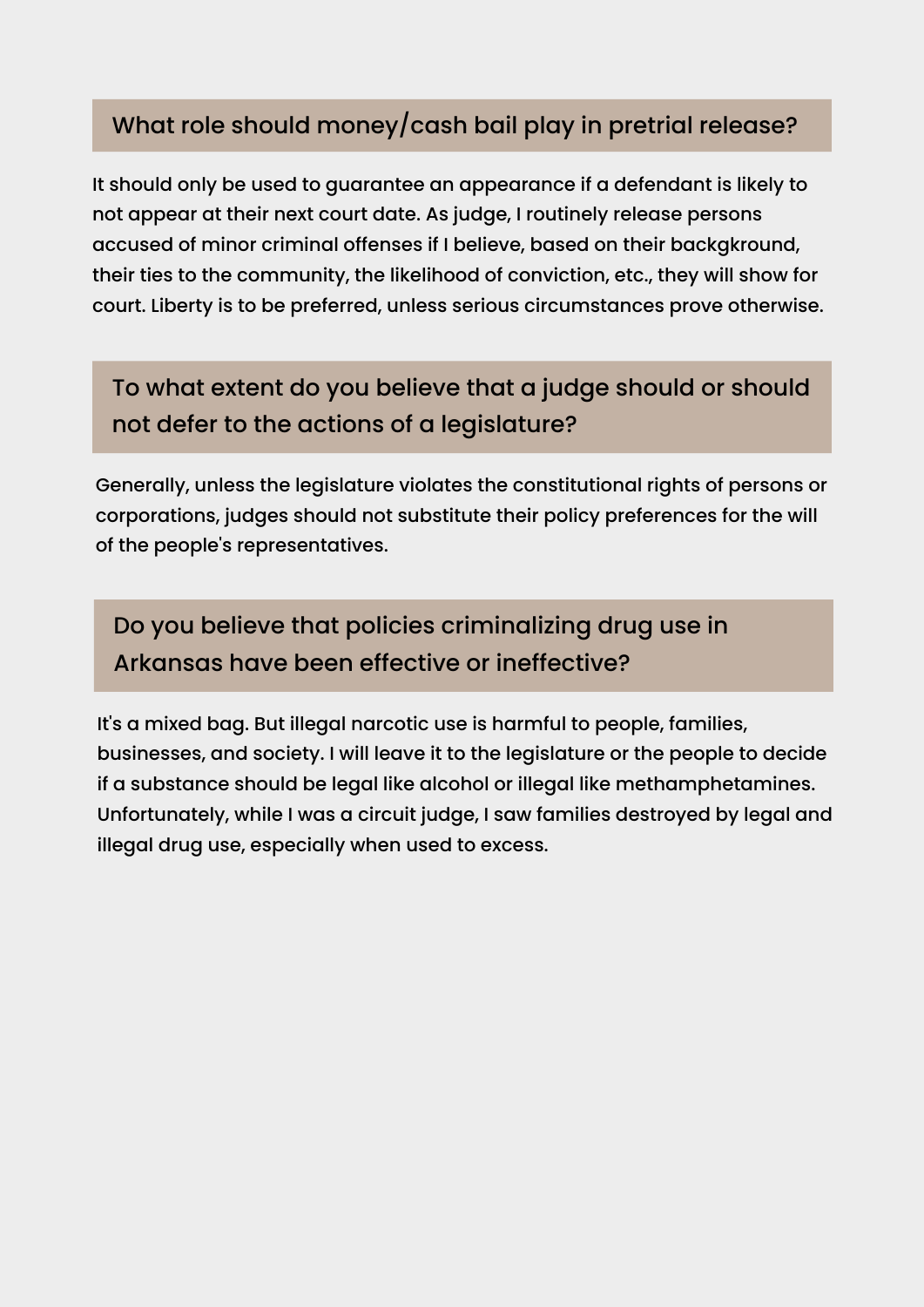What factors do you believe are driving the growing prison population and the overrepresentation of people of color and poor Arkansans? What role do judges play in addressing these disparities?

I cannot in a simple statement give you a full answer to these questions, but circumstance, lack of faith, selfishness, and sometimes bad laws all have their place. But the role of the individual defendant is the primary driver of whether they are incarcerated. The increasing breakup of coherent family structures, popular culture, and poor education play a great part as well. We do not have too many prison beds, given the crimes committed by those sentenced there. A prison sentence is a horrible thing, but from my thirty years involvement in civic life, it is not the small-time offender that graces the halls of our penitentiaries. The judge's role is to stop the power of the State, if the State is violating the Constitutional Rights of an accused or a prisoner seeking redress while confined.

## In what ways will you work to promote public transparency within your courtroom?

As a judge, I believe that continued use of public access is required and broadcasting of the Supreme Court's open proceedings should continue. I will advocate that the lower courts be allowed to broadcast hearings and keep courtrooms open for matters not involving juveniles when I am elected to the Supreme Court.

# How would you make determinations on fines/fees in your courtroom?

The Supreme Court does not do this per se. But as a Circuit and District Judge, I have a fines schedule that applies to everyone equally. Circumstances can result in that being lowered, waived, or suspended conditioned upon good behavior or some other behaviorally-modifying act. Fines should not be used solely as a revenue source in my personal opinion.